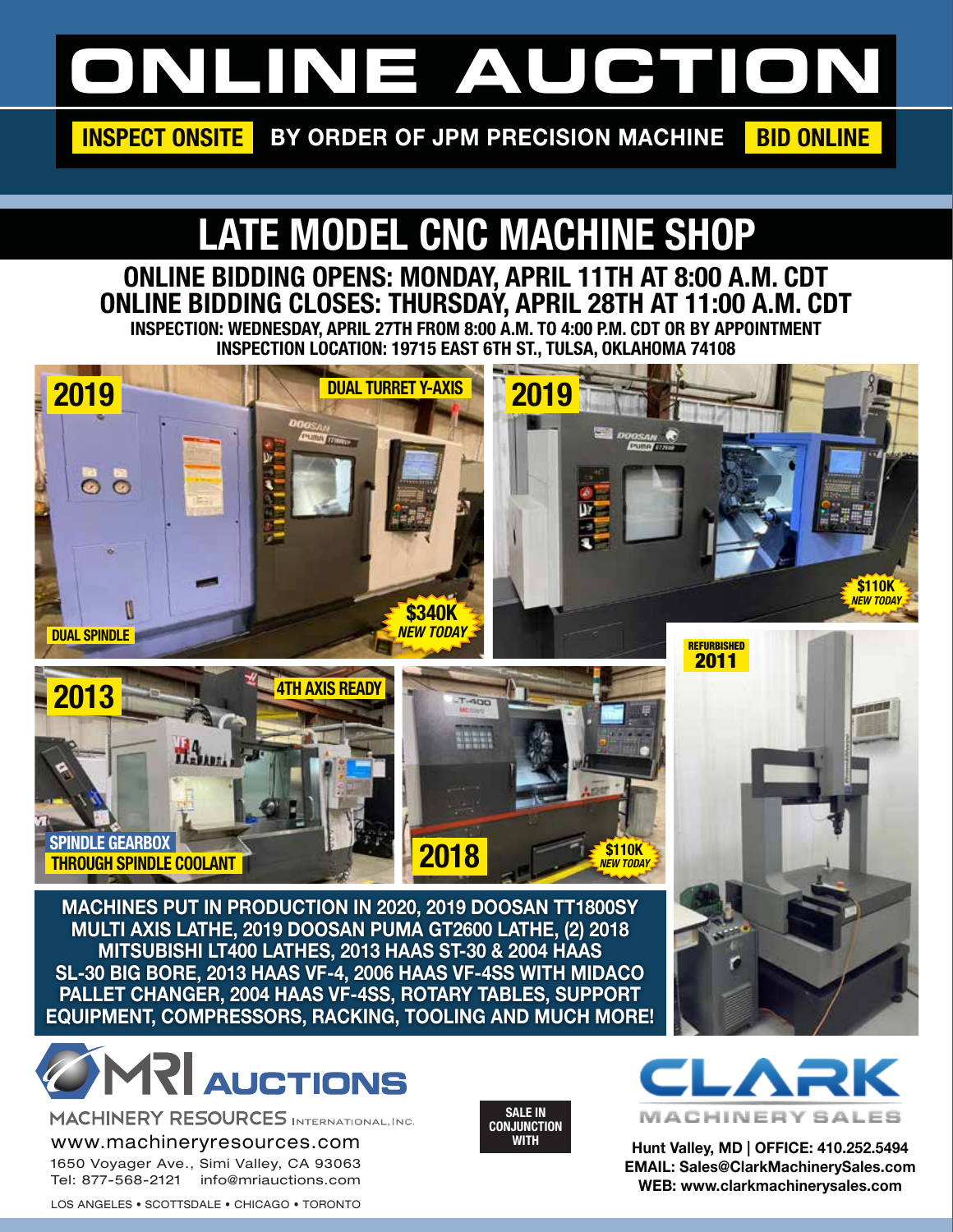## **ONLINE AUCTION**

BY ORDER OF JPM PRECISION MACHINE

#### ONLINE BIDDING OPENS: MONDAY, APRIL 11TH AT 8:00 A.M. CDT

ONLINE BIDDING CLOSES: THURSDAY APRIL 28TH AT 11:00 A.M. CDT

INSPECTION: WEDNESDAY, APRIL 27TH FROM 8:00 A.M. TO 4:00 P.M. CDT OR BY APPOINTMENT

### INSPECTION LOCATION:

19715 EAST 6TH ST., TULSA, OKLAHOMA 74108

#### TERMS:

CASH, CASHIER'S CHECK, BUSINESS CHECK WITH BANK LETTER OF GUARANTEE, BANK WIRE TRANSFER. FULL PAYMENT MUST BE MADE NO LATER THAN 24 HOURS OF WINNING BID

PREPPING, LOADING & TRUCKING IS THE RESPONSIBILITY OF THE BUYER. ALL ITEMS ARE SOLD "AS IS, WHERE IS" WITHOUT ANY WARRANTY, EXPRESSED OR IMPLIED. NO EXCEPTIONS.

#### ONLINE REGISTRATION INFORMATION:

ONLINE BIDDERS MUST MAINTAIN A 25% DEPOSIT AT ALL TIMES DURING THE AUCTION SALE. BIDDING RESTRICTIONS APPLY. CHECK WEBSITE FOR FURTHER DETAILS.

#### REMOVAL:

REMOVAL DATES MONDAY, MAY 2 – FRIDAY, MAY 6, FROM 8:00 A.M. – 4:00 P.M. CDT. NO ITEMS MAY BE REMOVED DURING THE AUCTION, NO EXCEPTIONS.

BUYER'S PREMIUM: 18% FOR ALL ONLINE PURCHASES.

#### ONLINE BIDDING PROVIDED BY:

## **BidSpotter**

**For Terms, Complete Catalog and Online Bidding Information Visit:** www.mriauctions.com or Call: 1-877-568-2121



MACHINERY RESOURCES INTERNATIONAL, INC.

www.machineryresources.com

1650 Voyager Ave., Simi Valley, CA 93063 Tel: 877-568-2121 info@mriauctions.com LOS ANGELES • SCOTTSDALE • CHICAGO • TORONTO

#### SHOP SUPPORT EQUIPMENT

2012 ADFINITY FLOOR CLEANING MACHINE 2011 HYDMECH S-20A HORIZONTAL BAND SAW 2010 GARDNER DENVER SCREW COMPRESSOR, 20 HP, (SN: ELC99C)

2004 CHICAGO PNEUMATIC SCREW COMPRESSOR, 7.5 HP

2001 GMC SIERRA 2500HD TRUCK

BURR KING VIBRA KING 45

SUNNEN HONE



















ROLLING STOCK PICKUP TRUCK FORKLIFT **GOOSENECK** TRAILER PALLET JACK



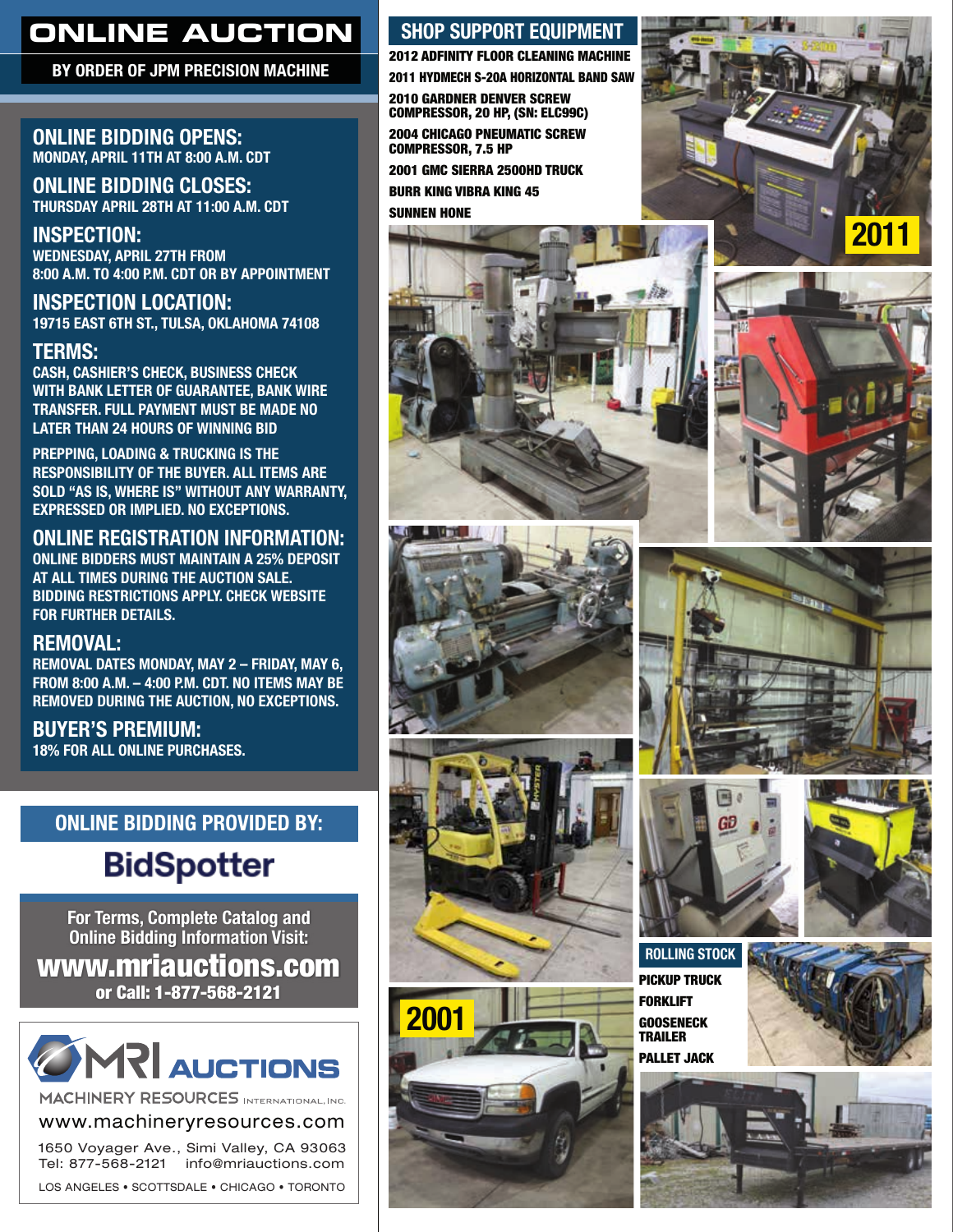### CNC VERTICAL MACHINING CENTERS

2013 HAAS VF-4, 50"X 20" X 20", SPINDLE GEARBOX, THROUGH SPINDLE COOLANT, SIDE MOUNT TOOLCHANGER, 4TH AXIS READY, CHIP CONVEYOR, (SN: 1103315)

2006 HAAS VF-4SS & MIDACO S50SD PALLET CHANGER, 50" X 20" X 20", 12000 RPM SPINDLE, PROBING, THROUGH SPINDLE COOLANT, SIDEMOUNT 40 ATC, FACTORY INSTALLED MIDACO PALLET CHANGER, CHIP AUGER, (SN: 1050186)

2004 HAAS VF-4SS, 50" X 20" X 20", 12000 RPM SPINDLE, SIDEMOUNT TOOLCHANGER, AUGER, 4TH AXIS READY, (SN: 37951)



#### CNC LATHES

2019 DOOSAN PUMA TT1800SY, TWIN TURRET, TWIN SPINDLE, Y-AXIS, CHIP CONVEYOR, LIKE-NEW, 228 CUTTING HOURS (SN: ML0177-001321)

2019 DOOSAN PUMA GT2600, 10" CHUCK, TAILSTOCK, BOX WAY CONSTRUCTION, CHIP CONVEYOR, FANUC CONTROL, (SN: ML0258-001504)

2018 MITSUBISHI (MC MACHINERY SYSTEMS) LT400, 2-AXIS, 8" CHUCK, TAILSTOCK, CHIP CONVEYOR, \$110K NEW (SN: 65B000229)

2018 MITSUBISHI (MC MACHINERY SYSTEMS) LT400, 2-AXIS, 8" CHUCK, TAILSTOCK, CHIP CONVEYOR, \$110K NEW (SN: 65B000230)

2012 HAAS ST-30, 10" CHUCK, TAILSTOCK, CHIP CONVEYOR, (SN: 3093040)

2004 HAAS SL-30, 10" CHUCK, TAILSTOCK, BIG BORE MODEL, CHIP AUGER, (SN: 68435)